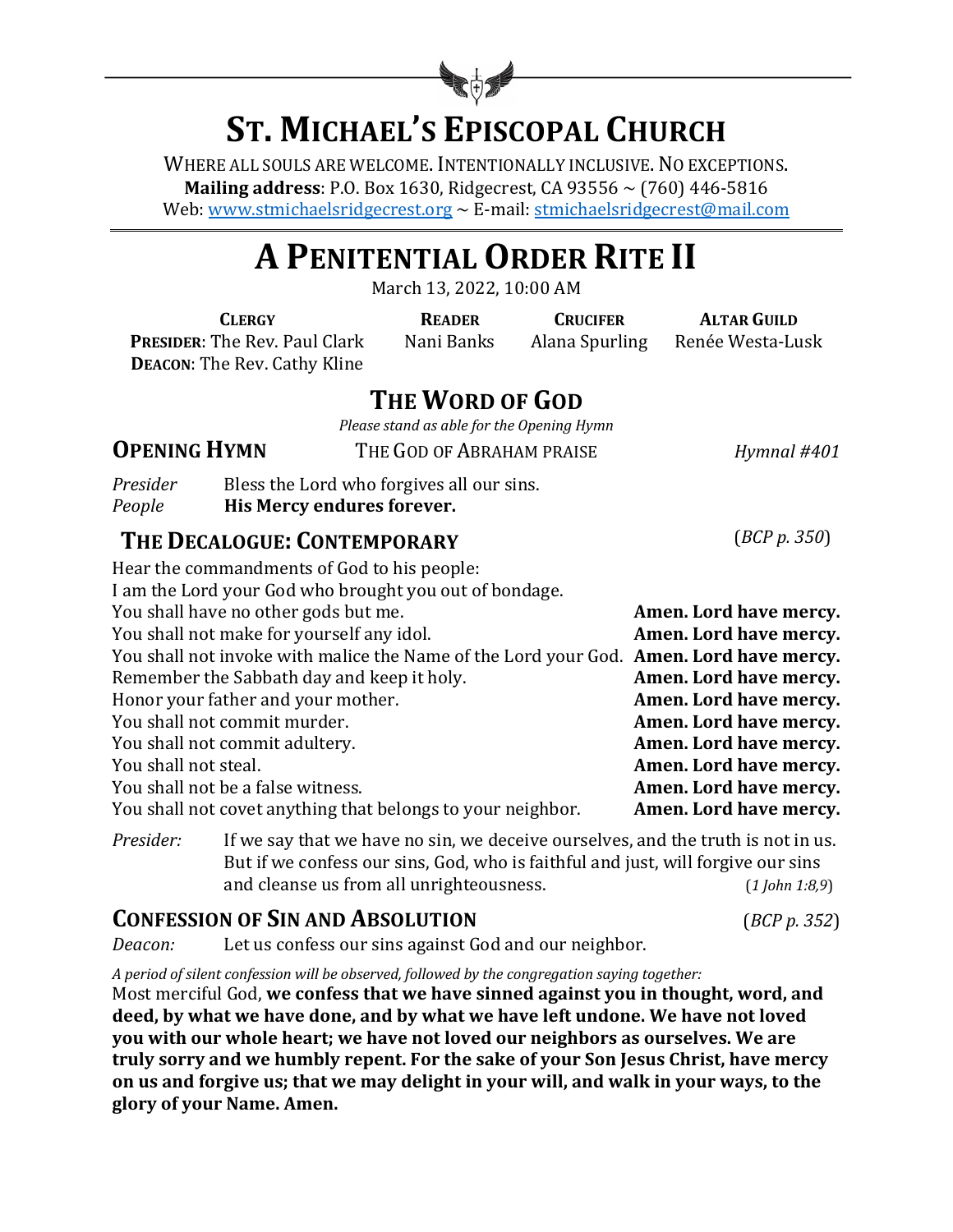*Priest:* Almighty God have mercy on you, forgive you all your sins through our Lord Jesus Christ, strengthen you in all goodness, and by the power of the Holy Spirit keep you in eternal life. **Amen**.

**KYRIE** (*BCP p.* 356)

Lord, have mercy. **Christ, have mercy.** Lord, have mercy.

**THE COLLECT OF THE DAY** SECOND SUNDAY IN LENT (*BCP* p. 218)

God be with you. **And also with you.** Let us pray.

O God, whose glory it is always to have mercy: Be gracious to all who have gone astray from your ways, and bring them again with penitent hearts and steadfast faith to embrace and hold fast the unchangeable truth of your Word, Jesus Christ your Son; who with you and the Holy Spirit lives and reigns, one God, for ever and ever. **Amen**.

| Please be seated. |                       |                   |  |  |
|-------------------|-----------------------|-------------------|--|--|
| THE FIRST READING | GENESIS 15:1-12,17-18 | <b>NANI BANKS</b> |  |  |

A READING FROM THE BOOK OF GENESIS.

The word of the Lord came to Abram in a vision, "Do not be afraid, Abram, I am your shield; your reward shall be very great." But Abram said, "O Lord God, what will you give me, for I continue childless, and the heir of my house is Eliezer of Damascus?" And Abram said, "You have given me no offspring, and so a slave born in my house is to be my heir." But the word of the Lord came to him, "This man shall not be your heir; no one but your very own issue shall be your heir." He brought him outside and said, "Look toward heaven and count the stars, if you are able to count them." Then he said to him, "So shall your descendants be." And he believed the Lord; and the Lord reckoned it to him as righteousness.

Then he said to him, "I am the Lord who brought you from Ur of the Chaldeans, to give you this land to possess." But he said, "O Lord God, how am I to know that I shall possess it?" He said to him, "Bring me a heifer three years old, a female goat three years old, a ram three years old, a turtledove, and a young pigeon." He brought him all these and cut them in two, laying each half over against the other; but he did not cut the birds in two. And when birds of prey came down on the carcasses, Abram drove them away.

As the sun was going down, a deep sleep fell upon Abram, and a deep and terrifying darkness descended upon him.

When the sun had gone down and it was dark, a smoking fire pot and a flaming torch passed between these pieces. On that day the Lord made a covenant with Abram, saying, "To your descendants I give this land, from the river of Egypt to the great river, the river Euphrates."

Hear what the Spirit is saying to God's people. **Thanks be to God.**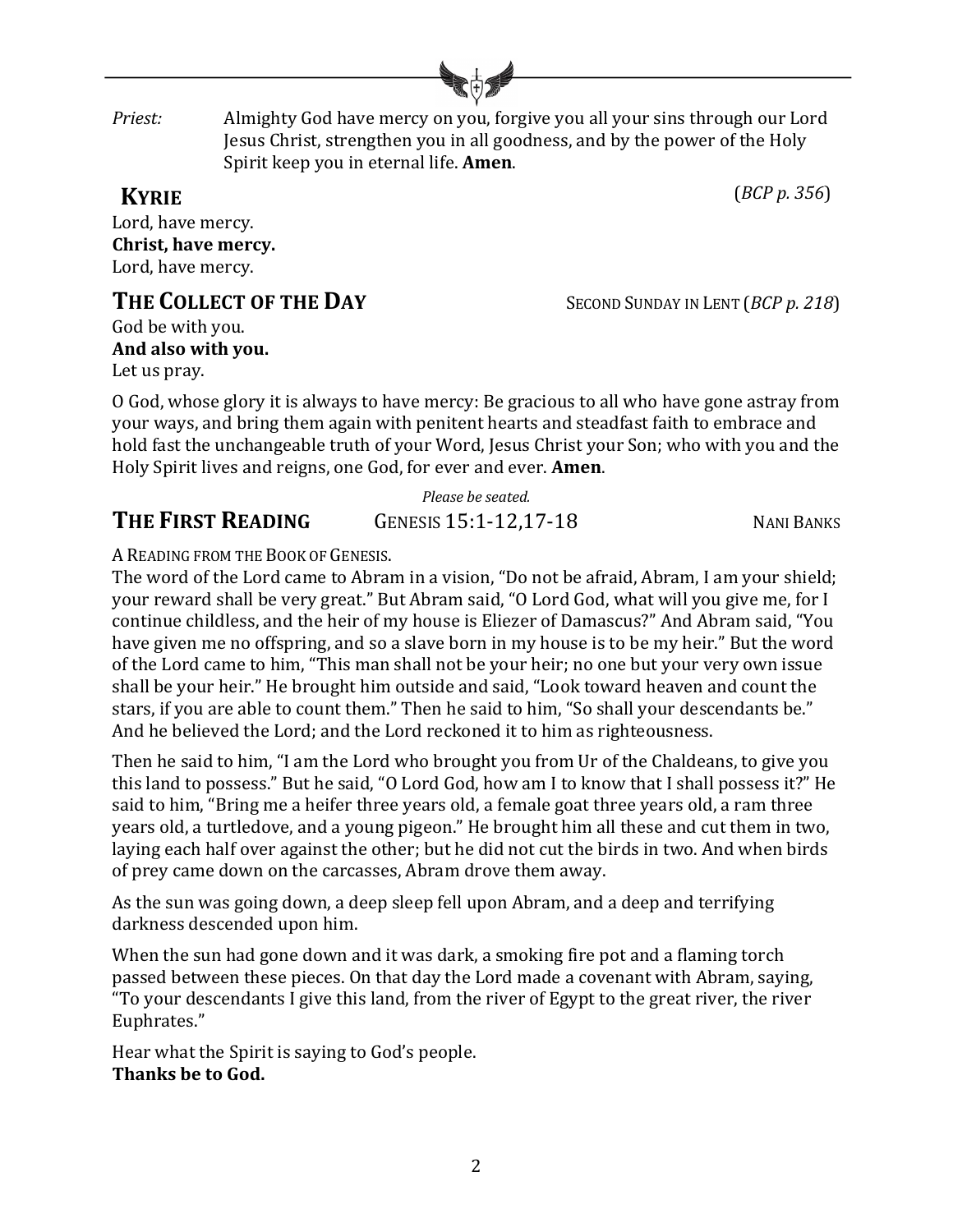

# **THE RESPONSE** PSALM 27 NANI BANKS

Remaining seated, the Reader and the People say the Psalm responsively by whole verse.

THE PSALM APPOINTED IS PSALM 27.

- 1 The LORD is my light and my salvation; whom then shall I fear?  $*$ the LORD is the strength of my life; of whom then shall I be afraid?
- <sup>2</sup> When evildoers came upon me to eat up my flesh, \* it was they, my foes and my adversaries, who stumbled and fell.
- 3 Though an army should encamp against me,  $*$ yet my heart shall not be afraid;
- 4 And though war should rise up against me, \* **vet** will I put my trust in him.
- 5 One thing have I asked of the LORD; one thing I seek; \* that I may dwell in the house of the LORD all the days of my life;
- 6 **To behold the fair beauty of the LORD \*** and to seek him in his temple.
- 7 For in the day of trouble he shall keep me safe in his shelter;  $*$ he shall hide me in the secrecy of his dwelling and set me high upon a rock.
- 8 Even now he lifts up my head \* above my enemies round about me.
- <sup>9</sup> Therefore I will offer in his dwelling an oblation with sounds of great gladness;  $*$ I will sing and make music to the LORD.

#### 10 Hearken to my voice, O LORD, when I call; \* have mercy on me and answer me.

- 11 You speak in my heart and say, "Seek my face." \* Your face, LORD, will I seek.
- 12 **Hide not your face from me,** \*  **nor turn away your servant in displeasure.**
- 13 You have been my helper; cast me not away;  $*$ do not forsake me, O God of my salvation.
- 14 **Though my father and my mother forsake me,** \* **the LORD** will sustain me.
- 15 Show me your way, 0 LORD;  $*$ lead me on a level path, because of my enemies.
- 16 Deliver me not into the hand of my adversaries, \* for false witnesses have risen up against me, and also those who speak malice.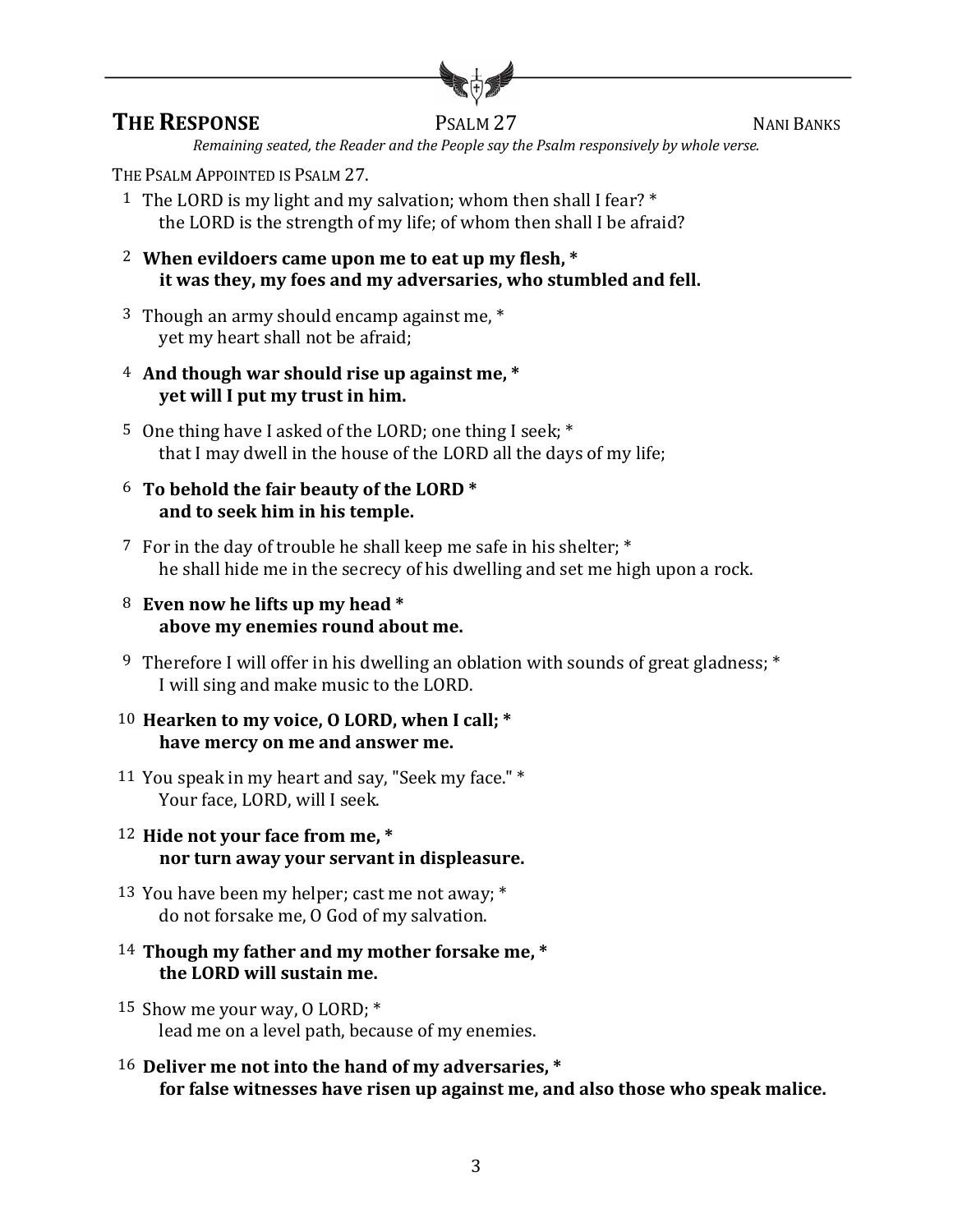

- 17 What if I had not believed that I should see the goodness of the LORD \* in the land of the living!
- 18 **O** tarry and await the LORD'S pleasure; be strong, and he shall comfort your heart; \* **wait patiently for the LORD.**

#### **THE SECOND READING** PHILIPPIANS 3:17-4:1

A READING FROM PAUL'S LETTER TO THE PHILIPPIANS..

Brothers and sisters, join in imitating me, and observe those who live according to the example you have in us. For many live as enemies of the cross of Christ; I have often told you of them, and now I tell you even with tears. Their end is destruction; their god is the belly; and their glory is in their shame; their minds are set on earthly things. But our citizenship is in heaven, and it is from there that we are expecting a Savior, the Lord Jesus Christ. He will transform the body of our humiliation that it may be conformed to the body of his glory, by the power that also enables him to make all things subject to himself. Therefore, my brothers and sisters, whom I love and long for, my joy and crown, stand firm in the Lord in this way, my beloved.

Hear what the Spirit is saying to God's people. **Thanks be to God.** 

# **SEQUENCE MUSIC**

*Please stand as able for the Gospel Reading.*

**THE HOLY GOSPEL** LUKE 13:31-35 THE REV. DEACON CATHY KLINE *Gospeller* The Holy Gospel of our Lord Jesus Christ according to Luke. **People Glory to you, Lord Christ.** 

Some Pharisees came and said to Jesus, "Get away from here, for Herod wants to kill you." He said to them, "Go and tell that fox for me, 'Listen, I am casting out demons and performing cures today and tomorrow, and on the third day I finish my work. Yet today, tomorrow, and the next day I must be on my way, because it is impossible for a prophet to be killed outside of Jerusalem.' Jerusalem, Jerusalem, the city that kills the prophets and stones those who are sent to it! How often have I desired to gather your children together as a hen gathers her brood under her wings, and you were not willing! See, your house is left to you. And I tell you, you will not see me until the time comes when you say, 'Blessed is the one who comes in the name of the Lord."

The Gospel of the Lord. **Praise to you, Lord Christ.** 

**HOMILY** THE REV. DEACON CATHY KLINE *A period of silence and personal reflection follows the sermon.*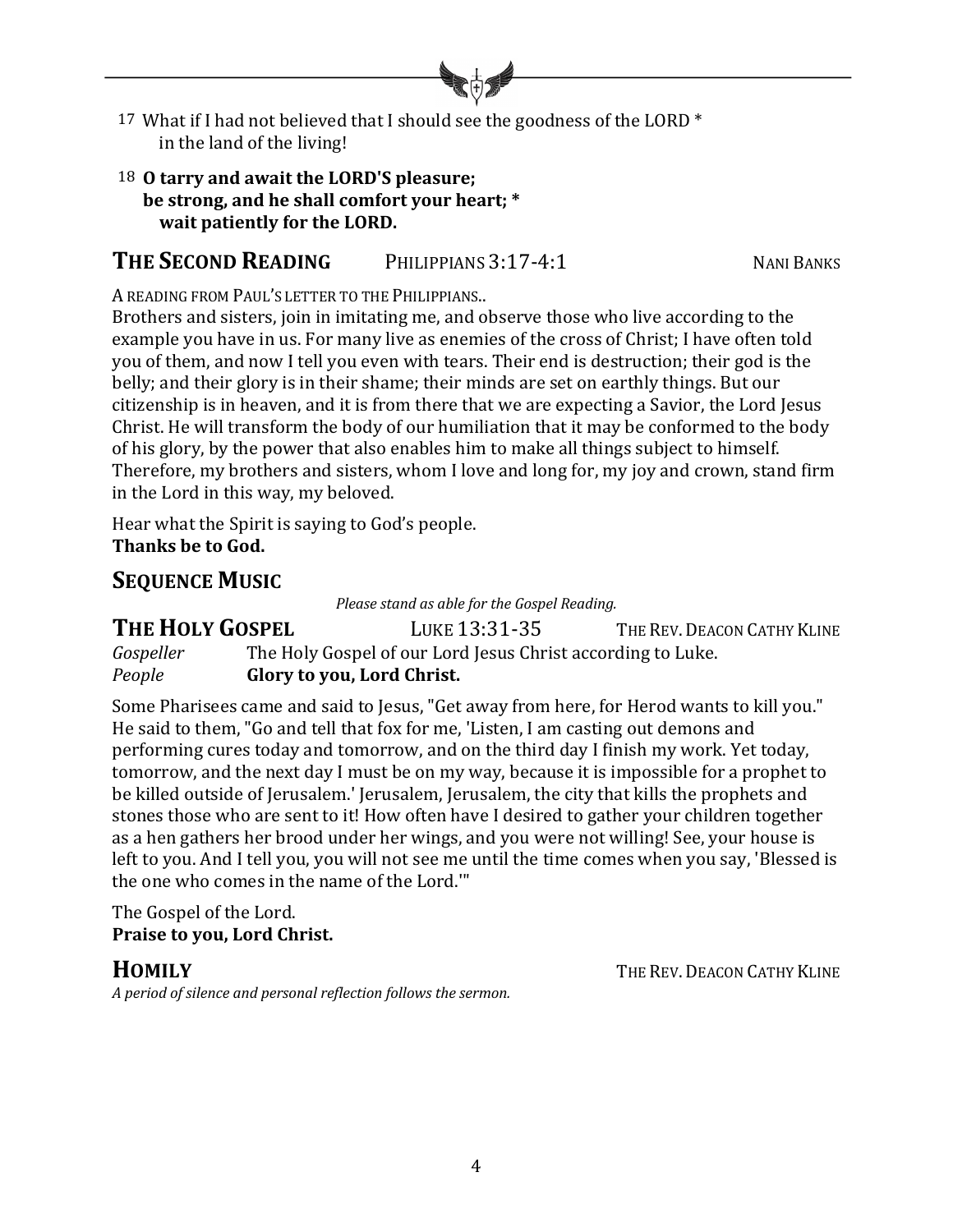# **THE NICENE CREED** *Please stand as able (BCP pp. 358-359)*

We believe in one God, the Father, the Almighty, maker of heaven and earth, of all that is, seen and unseen.

We believe in one Lord, Jesus Christ, the only Son of God, eternally begotten of the Father, God from God, Light from Light, true God from true God, begotten, not made, of one Being with the Father. Through him all things were made. For us and for our salvation, he came down from heaven: by the power of the Holy **Spirit he became incarnate from the Virgin Mary, and was made man. For our** sake he was crucified under Pontius Pilate; he suffered death and was buried. On the third day he rose again in accordance with the Scriptures; he ascended into heaven and is seated at the right hand of the Father. He will come again in glory to judge the living and the dead, and his kingdom will have no end.

We believe in the Holy Spirit, the Lord, the giver of life, who proceeds from the Father and the Son. With the Father and the Son he is worshiped and glorified. He has spoken through the Prophets. We believe in one holy catholic and apostolic Church. We acknowledge one baptism for the forgiveness of sins. We look for the resurrection of the dead, and the life of the world to come. Amen.

### **THE PRAYERS OF THE PEOPLE** THE **REV. DEACON CATHY KLINE**

Rejoicing in the light of Christ, let us pray to the Lord.

Send down your Spirit, O God, upon your Church. Fill with your life and grace Justin the Archbishop of Canterbury, Michael our Presiding Bishop, David our Bishop, and all your people. May we be good news to those poor in spirit and poor in resources. God our refuge and our stronghold **Hear us, and show us your salvation.** 

Send down your Spirit, O God, upon us who are care called by your name, as in the Anglican Communion we pray for The Anglican Church of Melanesia, and in our diocese for the work and ministry of St. Paul's Episcopal Church in Modesto.

God our refuge and our stronghold **Hear us, and show us your salvation.** 

Send down your Spirit, O God, upon the nations of the earth. Challenge them with your justice and mercy. May Joseph our President, Gavin our Governor, Eric our Mayor, and all in authority work with integrity for the common good. God our refuge and our stronghold **Hear us, and show us your salvation.** 

Send down your Spirit, O God, upon this community. Prosper the work of your church. May our lives be signs of our kingdom, and a blessing for those among whom we live and work. God our refuge and our stronghold **Hear us, and show us your salvation.** 

Send down your Spirit, O God, upon all living in sickness or distress. Make known your healing presence to Stan, Rita, Sandy, and all in need. May earth and heaven resound with your praise.

God our refuge and our stronghold **Hear us, and show us your salvation.** 

Send down your Spirit, O God, those whom we love but see no longer. Fulfill in all who have died your promise of resurrection. May we with them come to the fulfillment of your redemption.

God our refuge and our stronghold **Hear us, and show us your salvation.** 

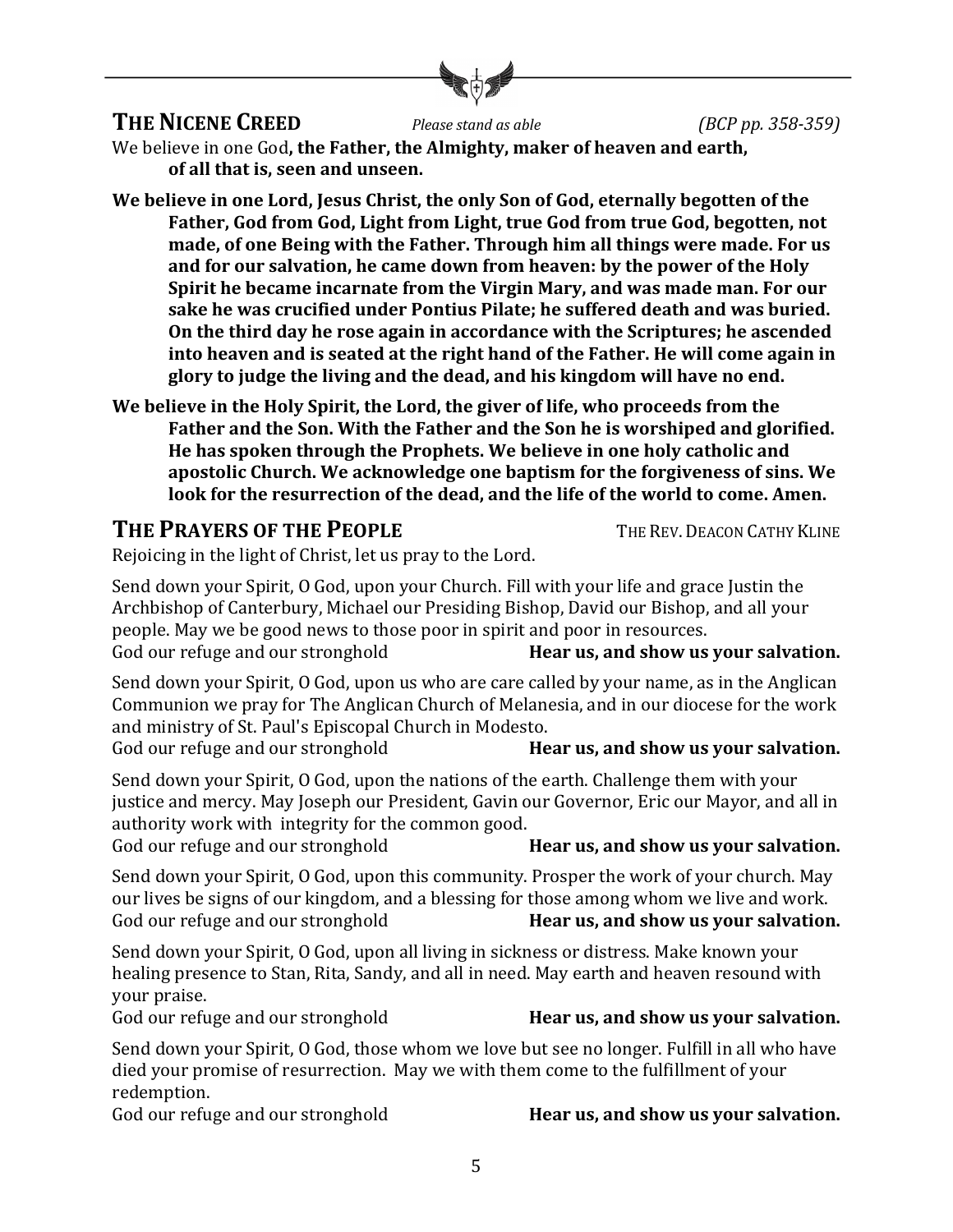*Presider* Almighty God, hear our prayer and fulfill your purposes in us as you accomplished your will in our Lord Jesus Christ. Amen.

### **THE PEACE**

*Presider* The peace of Christ be always with you. *People* **And also with you.** 

Please stay in your pew. Waving, bowing and peace signs are appropriate. Please be seated.

#### **ANNOUNCEMENTS** RICHARD HENDRICKS

#### Lenten Bible Study during Coffee Hour continues today.

**Evening Prayer followed by Bible Study with the Saints** Wednesdays | 6:00 p.m. | Zoom Link

Please mail your offerings to the church (at the mailing address above) or give to the church online using tithe.ly  $(https://tithe.ly/give?c=2212452)$ .

> For pastoral care: please call Deacon Cathy at 760-384-8824 or email countmyblessings1@gmail.com

# **HOLY COMMUNION**

#### **OFFERTORY INVITATION** EPHESIANS 5:2

Walk in love, as Christ loved us and gave himself for us, an offering and sacrifice to God.

|                       |                                             | Hymnal #495 |
|-----------------------|---------------------------------------------|-------------|
| <b>OFFERTORY HYMN</b> | HAIL, THOU ONCE DESPISED JESUS              |             |
|                       | Please stand as able for the Offertory Hymn |             |

## **THE GREAT THANKSGIVING** EUCHARISTIC PRAYER C *(BCP p. 369)*

*Please stand as able.* The Lord be with you. **And also with you.** Lift up your hearts. **We lift them to the Lord.** Let us give thanks to the Lord our God. It is right to give God thanks and praise.

God of all power, Ruler of the Universe, you are worthy of glory and praise. **Glory to you for ever and ever.** 

At your command all things came to be: the vast expanse of interstellar space, galaxies, suns, the planets in their courses, and this fragile earth, our island home. By your will they were created and have their being.

#### From the primal elements you brought forth the human race, and blessed us with memory, reason, and skill. You made us the rulers of creation. But we turned against you, and betrayed your trust; and we turned against one another.

Have mercy, Lord, for we are sinners in your sight.

Again and again, you called us to return. Through prophets and sages you revealed your righteous Law. And in the fullness of time you sent your only Son, born of a woman, to fulfill your Law, to open for us the way of freedom and peace.

By his blood, he reconciled us. By his wounds, we are healed.

And therefore we praise you, joining with the heavenly chorus, with prophets, apostles, and martyrs, and with all those in every generation who have looked to you in hope, to proclaim with them your glory, in their unending hymn: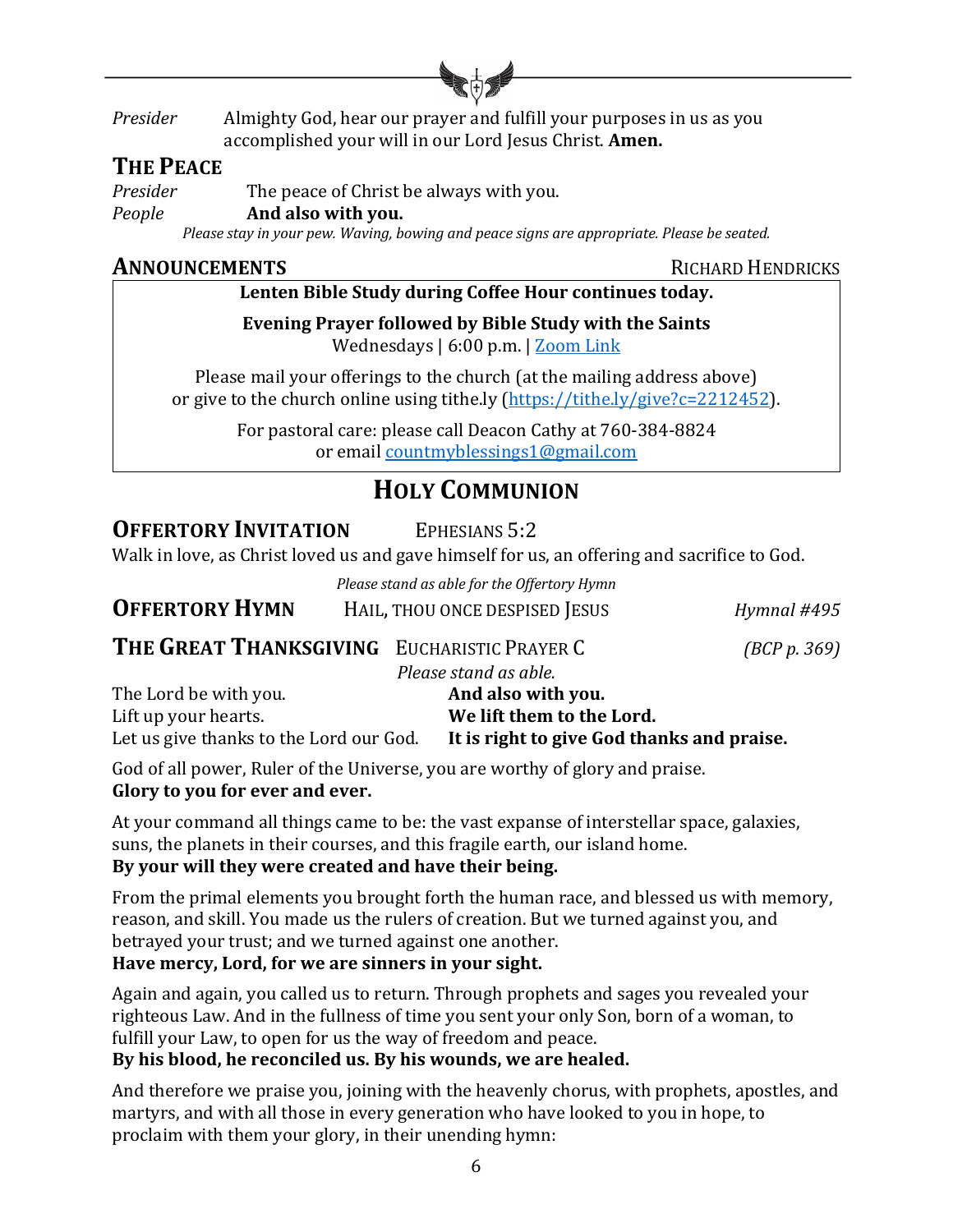

#### Holy, holy, holy Lord, God of power and might, Heaven and earth are full of your glory. Hosanna in the highest. **Blessed is he who comes in the name of the Lord. Hosanna in the highest.**

#### *The Presider continues*

And so, Father, we who have been redeemed by him, and made a new people by water and the Spirit, now bring before you these gifts. Sanctify them by your Holy Spirit to be the Body and Blood of Jesus Christ our Lord.

On the night he was betrayed he took bread, said the blessing, broke the bread, and gave it to his friends, and said, "Take, eat: This is my Body, which is given for you. Do this for the remembrance of me."

After supper, he took the cup of wine, gave thanks, and said, "Drink this, all of you: This is my Blood of the new Covenant, which is shed for you and for many for the forgiveness of sins. Whenever you drink it, do this for the remembrance of me."

Remembering now his work of redemption, and offering to you this sacrifice of thanksgiving,

#### We celebrate his death and resurrection, as we await the day of his coming.

Lord God of our Fathers and Mothers: God of Abraham, Isaac, and Jacob; God of Tamar, Rahab, Ruth, Bathsheba, and the Virgin Mary; God and Father of our Lord Jesus Christ: Open our eyes to see your hand at work in the world about us. Deliver us from the presumption of coming to this Table for solace only, and not for strength; for pardon only, and not for renewal. Let the grace of this Holy Communion make us one body, one spirit in Christ, that we may worthily serve the world in his name.

#### Risen Lord, be known to us in the breaking of the Bread.

Accept these prayers and praises, Father, through Jesus Christ our great High Priest, to whom, with you and the Holy Spirit, your Church gives honor, glory, and worship, from generation to generation. **AMEN**.

# **THE LORD'S PRAYER** (*BCP p.* 364)

And now, as our Savior Christ has taught us, we are bold to say, Our Father, who art in heaven, hallowed be thy Name, thy Kingdom come, thy will be done on earth, as it is in heaven. Give us this day our daily bread. And forgive us our trespasses, as we forgive those who trespass against us. And lead us not into temptation, but deliver us from evil. For thine is the kingdom, and the power, and the glory, for ever and ever. Amen.

## **THE BREAKING OF THE BREAD** (*BCP p.* 364)

*The Presider breaks the consecrated Bread.* 

| Presider | Christ our Passover is sacrificed for us;                   |  |  |
|----------|-------------------------------------------------------------|--|--|
| People   | Therefore let us keep the feast.                            |  |  |
| Presider | The Gifts of God for the People of God.                     |  |  |
|          | Take them in remembrance that Christ died for you,          |  |  |
|          | and feed on him in your hearts by faith, with thanksgiving. |  |  |